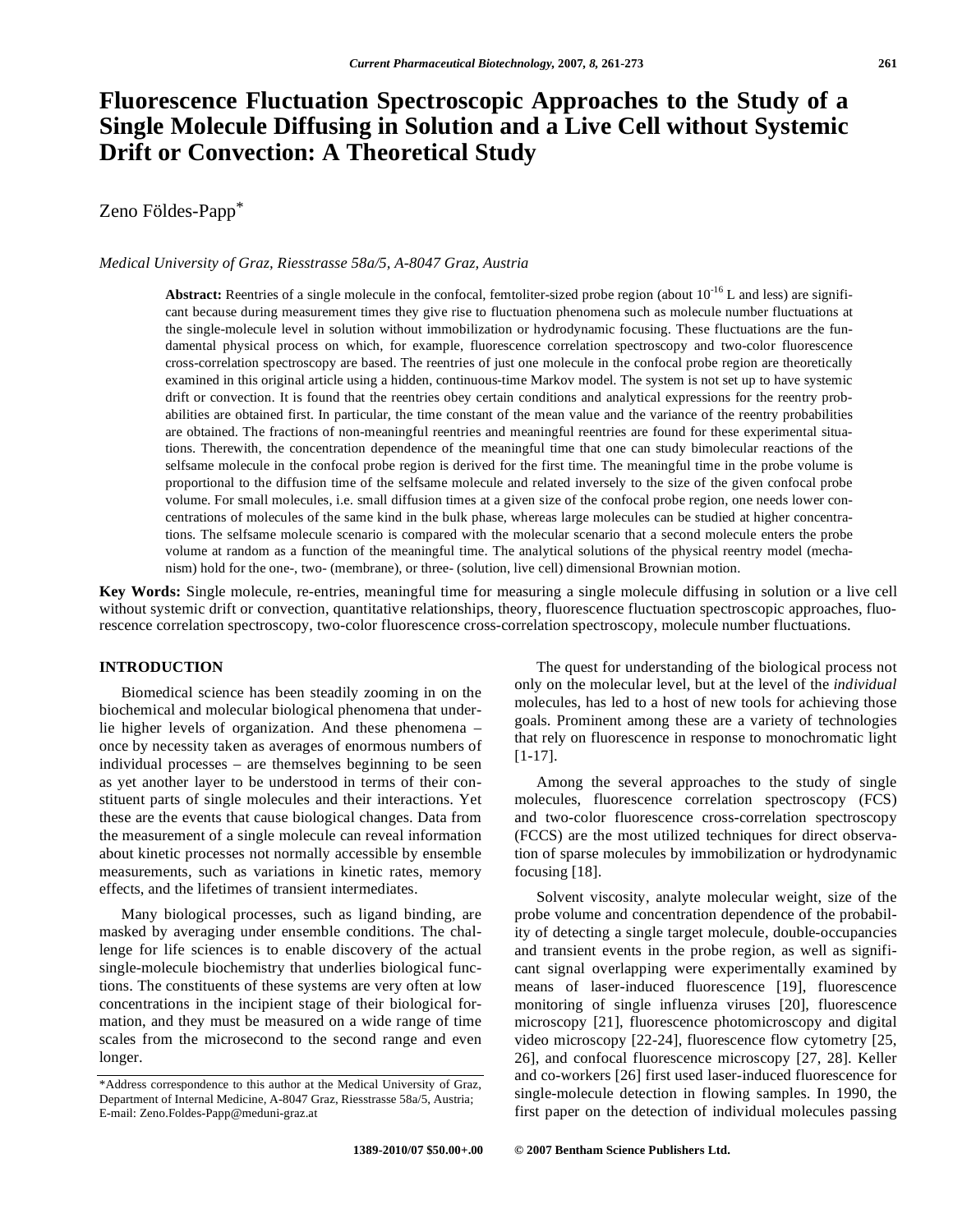in a hydrodynamic flow through the probe region one by one with one dye molecule per second was published from the laboratory of Keller [29]. Since this paper, the area of singlemolecule detection has grown tremendously with emphasis not just on observing single molecule signatures, but applying single-molecule detection to basic chemical and biological problems in applied and fundamental studies [30]. Several spectroscopies have proven to be platforms for singlemolecule detection, such as wide-field epi-illumination, near-field optical scanning, laser scanning and multiphoton microscopy [31]. The platforms are combined with analytical methods of fluorescence polarizing anisotropy, fluorescence resonance energy transfer or quenching and fluorescence lifetime measurements. Rigler and co-workers [32, 33] first reported the use of fluorescence correlation spectroscopy (FCS) for single-molecule detection in solution. Eigen and Rigler [34] first suggested its application in molecular diagnostics and evolutionary biology. Most of the experimental single-molecule studies were combined with simulation results. In addition, theoretical and simulation methods were applied which directly operate on the photon arrival trajectories of a single molecule by evaluating a likelihood function without the need of averaging over many molecules [35-39].

 Typically, FCS is performed on a single molecule, for example a single enzyme molecule [18, 40-42], by immobilization or adsorption of the molecule on a surface so that one can observe its behavior over a period of time. Miniaturization is also having a big impact on sensitivity of FCS by applying zero-mode waveguides consisting of subwavelength holes in a metal film for parallel analysis of singlemolecule dynamics at high ligand concentration (e.g., micromolar concentrations) [18]. Such guides can provide zeptoliter observation volumes (1 zeptoliter =  $10^{-21}$  L) [18]. For direct observation of single enzyme activity, enzymes are absorbed (immobilized) onto the bottom of the waveguide in the presence of a solution containing the fluorescent tagged ligand molecules. There are technical hurdles associated with doing these experiments resulting from immobilization. Unbound enzyme molecules had to be removed by a washing step and inactivation (denaturation) of enzyme molecules occurred because the surface of the metal film is a very unnatural environment for biological molecules. Another way that was suggested using FCS in single-molecule studies is just to take a very diluted solution so that all the occasional low molecules flow through FCS illumination and certainly single molecules will be detected one by one by means of hydrodynamic focusing [15]. In this way, one can average the behavior of many single molecules but one cannot follow the behavior of a single molecule over a period of time. But in fact, FCS/FCCS is more fundamentally and more intrinsically suited to single-molecule measurement. Singlemolecule live-cell imaging is still in its early days, and opportunities are plentiful to keep many scientists busy for a long time. Originally, single-molecule work was restricted to a handful of researchers, but over time, it will become easier, because one will eventually have better probes and pushbutton devices that will make things simple enough for "everybody" to use it [1].

 Quantitative understanding of molecular interactions at the level of single molecules within single cells is the next step in basic and applied biomedical research for the analysis of the dynamics and localization of molecules in a variety of physiological and pathophysiological processes [1-7]. However, what is the measurement time in which one is able to study just one single molecule in solution without immobilization or hydrodynamic focusing? Existing theories are inadequate since they do not predict the meaningful time as a function of the concentration of other molecules of the same kind in the bulk solution. This situation produces considerable concern, and experimental hypotheses differ according to which single-molecule analysis methods are thought to have greater validity. This subject is clearly at the forefront of research and should be of great interest to experimental medical scientists. Reentries of a single molecule into the confocal probe region are significant, because during measurement times they give rise to fluctuation phenomena, such as molecule number fluctuations at the single-molecule level. These fluctuations are the fundamental physical process on which fluorescence auto- and two-color crosscorrela-tion spectroscopy is based. The single-molecule literature offers no reasoning and no information relevant to the objectives of the presented original research work:

- the time for a molecule to find the probe volume at an initial concentration in the bulk solution,
- the number of meaningful reentries,
- the meaningful time in the probe volume,
- the probability that the entering molecule is the original molecule.

 For the first time, exact analytical relationships are found for the above-given experimental situations in solution without immobilization and hydrodynamic focusing and within a live cell. The selfsame molecule diffuses across the microscopic laser focus and is experimentally identified when it diffuses in and out the tiny illuminated probe region many times. The passing through the confocal probe region  $\Delta V$ causes temporal fluctuations in the fluorescence intensity traces, i.e. signal bursts. For example, if the signal indicates that a molecule diffuses out of the detection volume and right back in, it is still likely the same molecule. The number of reentries that result in a useful burst size is meaningful and of interest. But what happens if the molecule starts near a boundary? I am particularly concerned about the situation where the selfsame molecule sits at the border of the confocal probe region, crosses in and out, and therefore has many reentries but none of them are meaningful. The selfsame molecule diffusing through the focal periphery gives rise to some fluorescence, which is only weakly correlated with that from the sharp focal plane ('spot'). Therefore, the reentry probabilities of just one molecule in the confocal probe region are theoretically examined in this original article using a hidden, continuous-time Markov model. In order to explain reentries it is important to know by which motional rates of a single molecule they occur. For a better understanding of many experimental situations at the single-molecule level, I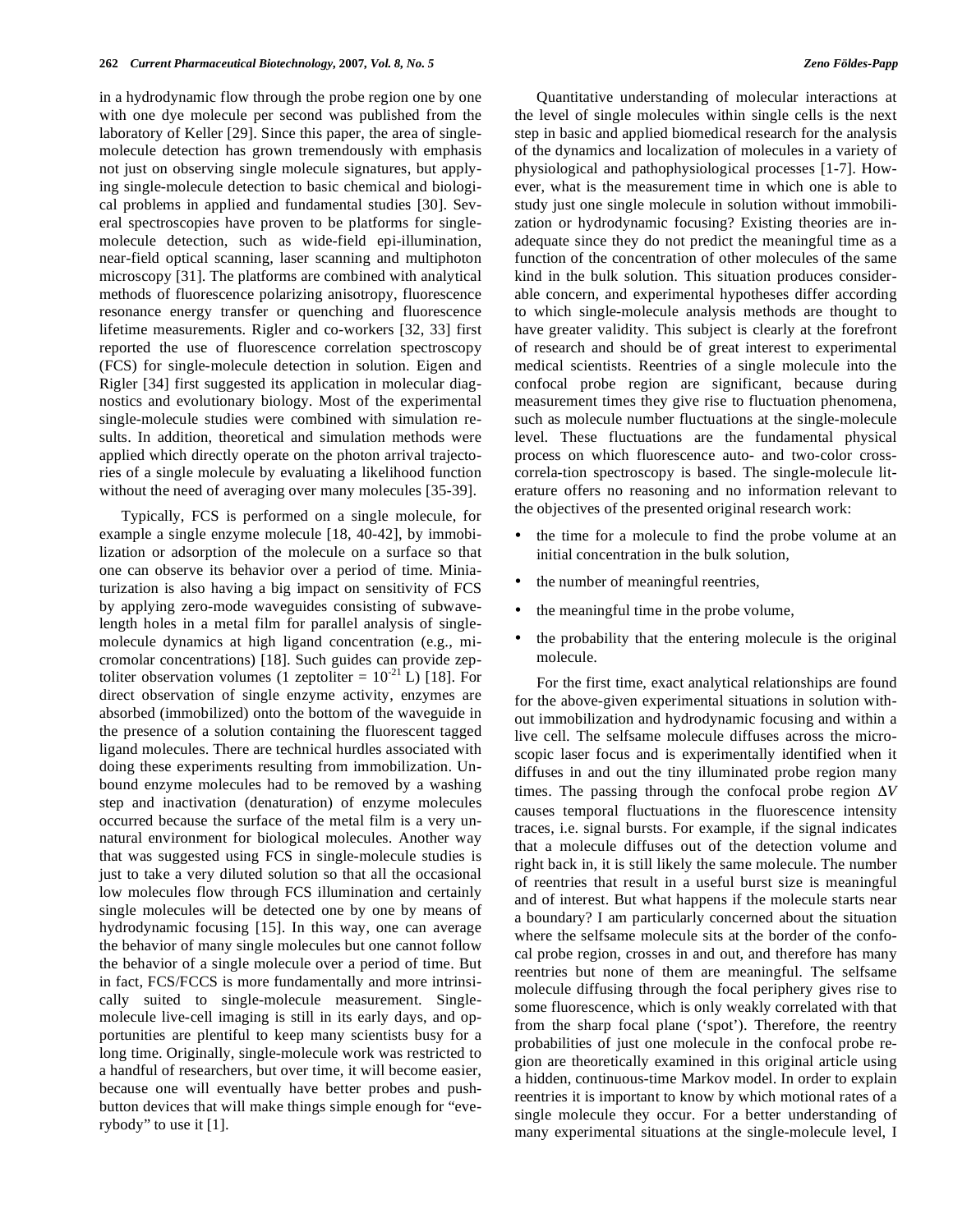probe more deeply into the physical mechanism of reentries. The system is not set up to have systemic drift or convection.

#### **THEORY AND METHODS**

### **Motivation of the Novel Theory on the Meaningful Time to Measure Just one Single Molecule in Solution and within Live Cells**

 Utilization of the unique advantage of FCS and FCCS for biomolecule quantification of kinetic and dynamic interactions has not been realized in order to achieve measurements of a single molecule diffusing in solution without immobilization or hydrodynamic focusing. Fig. (**1**) shows spontaneous fluctuations in a number of molecules in the small illuminated confocal probe volume of about one femtoliter  $(10^{-15}$  L). The characteristic diffusion fluctuations into and out of the confocal probe volume take a characteristic period of time, let us say a millisecond. The fluctuations are stochastic. It does not matter how precisely we measure the individual fluctuations, we still cannot get the kinds of parameters such as rate constants and binding constants that we want. We have to measure many fluctuations and then to calculate the correlation function. If we obtain a thousand fluctuations or ten thousand fluctuations, it might take a second or ten seconds or even more. That is why it is so difficult to be able to make these kinds of measurements on just a single molecule in solution without immobilization or hydrodynamic focusing. Even measurements of two, three, or a few molecules at a time are not acceptable. If one simultaneously measures two, three, or a few single molecules (events), it is the same situation as if one would average over  $10^{17}$  molecules. Single-molecule properties are not obtained.

 We actually know very little about the extent to which a single molecule (molecular species) freely diffusing in solution is represented by a given intensity fluctuation, even if we have a scale and we may even know whether it is a linear or a nonlinear scale. When measuring low-concentration targets  $(< 1 \text{ nM})$ , the detected fluorescence signals become digital since the average number of molecules in the confocal probe volume is smaller than unity  $\ll 1.0$ ). Fluorescence bursts are only detected when single fluorescent molecules pass through the confocal probe volume.

Just because there is an average molecule number  $\langle N \rangle$ = 1.2 or  $\langle N \rangle$  = 1 in the confocal probe volume, one cannot say that this is a single molecule (Fig. **1**). There are many questions that we might want to ask. One of them is this: how many fluctuations do we have to get from a single molecule in solution? If we obtain some kind of correlation function over some period of data accumulation (collection time) then how can we judge that the correlation function represents just a single molecule? If we want to perform a singlemolecule measurement in solution or within a live cell then we do not want to collect (integrate) data longer than we have to. So, what is the minimum time that we need to measure the correlation function to get a measurement with one single molecule only? This time would be the "meaningful time" of the single-molecule measurement. These are the kinds of questions that have to be asked and answered for the first time if we want to extend FCS/FCCS to studies of just a single molecule in solution (or membrane) without immobilization or hydrodynamic focusing. And the same holds true for application examples that are supposed if we want to measure whether or not a ligand binds to a single partner molecule.

The Poisson probability  $P_1$  that the confocal probe volume (observation volume)  $\Delta V$  contains a single fluorescent molecule,  $\chi = 1$ , is  $\ln \{ N = P(X \le 1, \Pi \cdot T = C) \} = \ln \{ N =$  $P_1$ } = ln *C* – *C*, where *C* relates to the molar concentration  $c_m$ of other molecules of the same kind in the bulk solution (or membrane) by  $C = c_m N_A \Delta V$  with  $N_A = 6.023 \cdot 10^{23}$  [*mol<sup>-1</sup>*] as Avogadro's number. This relationship was newly identified (for detail see ref [43, 44]); the main difference to other Poisson analyses in the literature is that the final expressions no longer contain the detection probability  $\prod$ ; it cancelled out.

All the Poisson events of  $\chi = 1$ ,  $\chi = 2$ ,  $\chi = 3$ , and so forth contribute to the molecule number fluctuations of just one molecule in the confocal probe volume (the confocal probe region is the laser focus, i.e. the detection volume). One has a discrete, infinitely stretched populations of molecules, whose statistics must obey this condition exactly. Poisson statistics was used to develop probability equations that characterize the situation where, on average, there is less than one analyte molecule in the detection volume (Fig. **1**). In particular, I presented three criteria that must be met to be assured that the properties of a single molecule are being



**Fig.1.** Three different molecular scenarios in solution are schematically shown for the confocal probe volume of 0.2 femtoliter  $(2 \cdot 10^{-16})$ L) in the x-y plane (upper panel) and observed intensity fluctuations (lower panel). *N* denotes the molecule number in the confocal probe region and <*N*> is the average molecule number that is the observed *N* value extracted from the amplitude of the correlation curve. **If**  the observed  $N$  value becomes  $N < 1$  then  $N$  stands for the Pois**son probability of finding a single molecule in the confocal probe region (arrival of a single molecule).** Under this condition,  $N < 1, \langle C \rangle = C$  is the average frequency that the confocal probe region contains a single molecule. For  $C \ll e^{-C}$ , *C* equals *N*. I(*t*) is the fluorescence intensity,  $\langle I \rangle$  stands for a mean intensity, and T is the measurement time for data collection. There is no systemic drift or convection. Modified from Z. Földes-Papp 2007, ref. [50].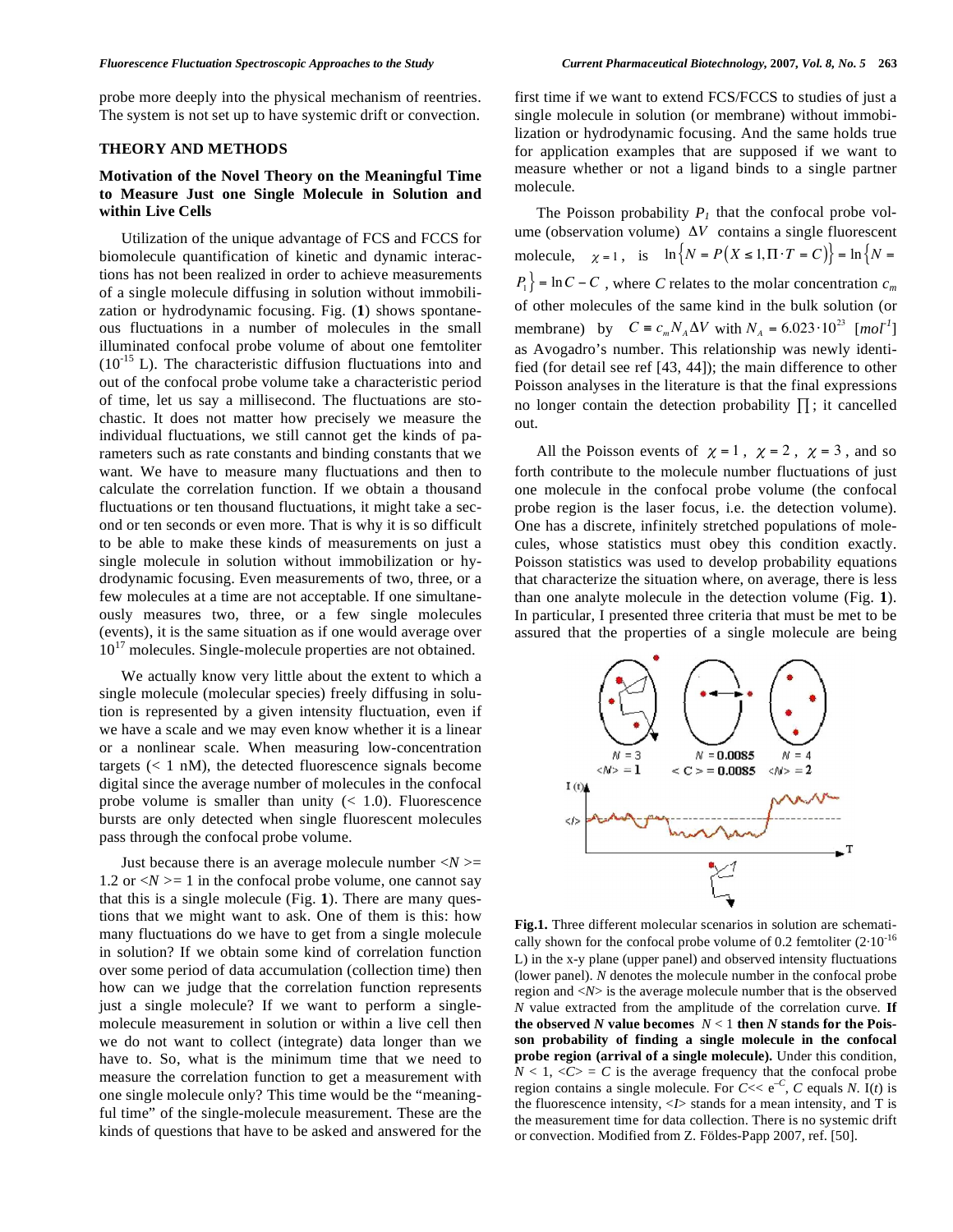measured and applied these criteria and resulting equations to the study of molecules with FCS and FCCS at the singlemolecule level without immobilization or hydrodynamic focusing [17, 31, 43-48] (see Wakatsuki, Fee, and Elson [51], and references therein). The question that the *criteria 1, 2,* and *3* address pertains to the probabilities for a molecule to be within a finite detection volume. These probabilities are called the SELFSAME MOLECULE LIKELIHOOD

ESTIMATOR 
$$
0 \le P\left(\bigcap_{i=1}^{2} A_i\right) \le 1
$$
 [17, 45, 49]  

$$
P\left(\bigcap_{i=1}^{2} A_i\right) = 1 - P_1 \cdot P\left(\xi \le q < +\infty\right) = 1 - \frac{N}{2 \cdot \pi} \cdot \exp\left\{-\frac{\xi^2}{4 \cdot D \cdot t}\right\},\
$$
(*orientation 3a*) (1)

where  $P_1 = N < 1$  is the *criterion 1. t* is a specified time. *D* is the diffusivity or the diffusion coefficient of the single molecule. First *criterion 1* (and criterion *2* that is the analytical sensitivity to detect two molecules at a time,  $P_2$  =  $\ln \{ P(X = 2, \Pi \cdot T = C) \} = \ln \{ P_2 \} = 2 \cdot \ln C - \ln 2 - C$  must be fulfilled, and then *criterion 3a* (equation (1)) can be applied. *Criterion 3a* gives the probability for the independent events of finding a single fluorescent molecule  $(A<sub>1</sub>)$  in the confocal detection/observation volume (arrival) and moving of this single fluorescent molecule (*A2*) over a fixed distance (departure). The fixed distance is the lower limit  $\xi$  that is, for example, the radius of the confocal probe region in the xy focal plane with  $q = \xi = \omega_{xy}$ .  $P(\xi \le q < +\infty)$  is the frequency distribution of the diffusive spreading for the same

molecule. *q* is the axially radial distance with, e.g.  $q = \sqrt{x^2 + y^2}$ , where  $(q, \phi, z)$  are the cylindrical polars and (x*, y, z*) the Cartesian coordinates as shown in Fig. (**2**) [50, 43, 17]. The system is not set up to have systemic drift or convection in the bulk solution or in the live cell.

*Special Cases of the the SELFSAME MOLECULE LIKE-LIHOOD ESTIMATOR for the axially-symmetric, cylindrical volume element in terms of cylindrical polars (q,* $\phi$ *, z) with radial diffusion in space (three-dimensional)* 

 For the single molecule, *criterion 3a*, i.e. equation (1), is the probability of entering the confocal detection volume  $\Delta V$  and being inside the lower limit of distance  $q = \xi = \omega_{xy}$ . *Criterion 3a* is the so-called '*q* contribution' in the x-*y* focal plane of the probability  $0 \le P\left(\bigcap_{i=1}^{n} A_i\right) \le 1$ 1  $\vert$   $\leq$  $\overline{\phantom{a}}$ Į Í l  $\leq P\left(\bigcap_{i=1}^{n} A_i\right)$ ∖ = *i*

(see Fig. **2**). For further interpretation, let us consider now the effect that the SELFSAME MOLECULE LIKELIHOOD

ESTIMATOR 
$$
0 \le P\left(\bigcap_{i=1}^{2} A_i\right) \le 1
$$
 (the complement of the

probability of *P* in Fig. (**2**) applied to the arrival and departure of a single molecule) has within the angular range  $0 \le \phi \le 2\pi$  of the axially-symmetric volume element  $(q, \phi, \phi)$ *z*) with three-dimensional, radial diffusion in space. An additional angular integration of the density function for the diffusive spreading of the single molecule,  $n(q, \phi, t)$ , which depends on the radius and the time *t* only



**Fig. (2).** Fluorescence fluctuation spectroscopic approaches detect the random Brownian motion of fluorescent molecules in a probe region of about 0.2 fL  $(2.10^{-16}$  [L]) and less within the sample.

 $\xi = \omega_{xy} = 0.175 \cdot 10^{-6} [m]$  and  $2 \cdot \omega_z / unit = 2 \cdot \dot{\omega}_z = 1.91 \cdot 10^{-6}$ .

**A**: The green fluorescent molecule, e.g. rhodamine green, diffuses out and in the focal plane of the confocal probe volume (probe region) and thereby causes fluctuations in the fluorescence intensity.

**B**: The single molecule *P*, e.g. rhodamine green, in three dimensions has cylindrically polar coordinates  $(q, \phi, z)$ . *Q* is the foot of the perpendicular from the single molecule *P* into the focal x-y plane of the detection/observation volume.  $\phi$  is the angle between 0*Q* and the x-axis. *q* is the length 0*Q*. Modified from ref. [17].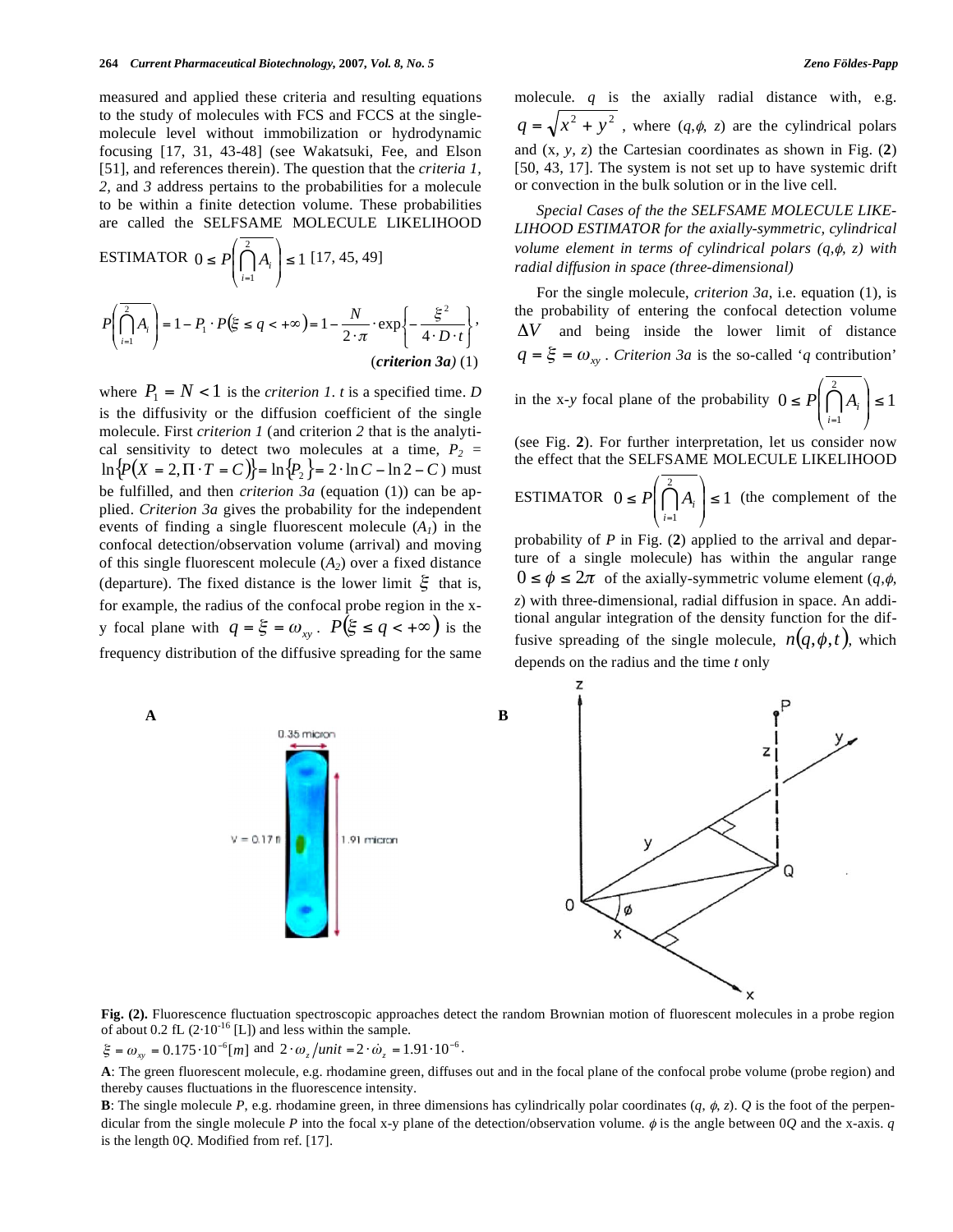*Fluorescence Fluctuation Spectroscopic Approaches to the Study Current Pharmaceutical Biotechnology,* **2007***, Vol. 8, No. 5* **265**

$$
n(q, \varphi, t) = \frac{1}{4 \cdot \pi \cdot D \cdot t} \cdot \exp\left\{-\frac{q^2}{4 \cdot D \cdot t}\right\}
$$
 (2)

yields

$$
P\left(\bigcap_{i=1}^{2}\overline{A_{i}}\right) = 1 - P_{1} \cdot P(\xi \leq q < +\infty)
$$
  
\n
$$
= 1 - P_{1} \cdot \int_{0}^{2\pi} \int_{q=\xi}^{+\infty} (n(q,\varphi,t) \cdot q) dq d\varphi
$$
  
\n
$$
= 1 - N \cdot 2 \cdot \pi \cdot \int_{q=\xi}^{+\infty} \left(\frac{1}{4 \cdot \pi \cdot D \cdot t} \cdot \exp\left\{-\frac{q^{2}}{4 \cdot D \cdot t}\right\} \cdot q\right) dq
$$
  
\n
$$
= 1 - N \cdot \exp\left\{-\frac{\xi^{2}}{4 \cdot D \cdot t}\right\}.
$$
 (criterion 3b) (3)

 The *criterion 3b* means that the probability within the angular range  $0 \le \phi \le 2\pi$  is equally distributed, and therefore it is not subject to changes with a confidence given by equation (3) [17, 49]. However, the measurements do not permit any angle resolution. In other words, *criterion 3b* is the so-called ' $q-\phi$  contribution' of the probability  $0 \leq P \cap A_i \leq 1$ 2  $\left| A_i \right| \le$  $\backslash$ I  $\mathbf{I}$  $\leq P\left(\right)$  $\bigcap_{i=1}$  $P\bigcap_{i=1}^n A_i$   $\leq 1$  within  $0 \leq \phi \leq 2\pi$ . The same reason-

Į  $\backslash$ ing holds true along the z-axis and results in the so-called '*qz* contribution' of the probability  $0 \leq P \cap A_i$ ,  $| \leq 1$ 2  $\left|A_i\right| \leq$ Į  $\backslash$ l I ∖  $\leq P\left(\right)$  $\bigcap_{i=1}$  $P[\bigcap A_i \mid \leq 1 \text{ within}]$ 

 $2 \cdot \omega_z$ 

$$
P\left(\overline{\bigcap_{i=1}^{2} A_{i}}\right) = 1 - P_{1} \cdot P\left(\xi \le q < +\infty\right)
$$
  
=  $1 - \frac{N \cdot \dot{\omega}_{z}}{\pi} \cdot \exp\left\{-\frac{\xi^{2}}{4 \cdot D \cdot t}\right\},$  (criterion 3c) (4)

where  $2 \cdot \omega_z / unit = 2 \cdot \dot{\omega}_z$  is a ratio and equals the double numerical value of the extracted  $\omega_z$  at a given size of the confocal probe region [17, 49]. Therefore, the so-called *'q- z* contribution' of the probability  $0 \leq P \cap A_i$   $\leq 1$ 2  $\backslash$ I  $\leq P\left(\right)$ 

 $\left|A_i\right| \leq$ Į l ∖  $\bigcap_{i=1}$  $P\bigcap A_i \mid \leq 1$  within

$$
0 \le \phi \le 2\pi \text{ and } 2 \cdot \omega_z \text{ is}
$$

$$
P\left(\bigcap_{i=1}^{2} A_i\right) = 1 - P_1 \cdot P\left(\xi \le q < +\infty\right)
$$

$$
= 1 - 2 \cdot N \cdot \dot{\omega}_z \cdot \exp\left\{-\frac{\xi^2}{4 \cdot D \cdot t}\right\}.
$$
 (criterion 3d) (5)

 Taken together, as claimed in refs [17, 43-45], the numerical values of the SELFSAME MOLECULE LIKELI-

HOOD ESTIMATOR 
$$
0 \le P\left(\bigcap_{i=1}^{2} A_i\right) \le 1
$$
 are different

within the lower limit of distance  $q = \xi = \omega_{xy}$ , the angular range  $0 \le \phi \le 2\pi$  and within the lower limit of distance

$$
2 \cdot \omega_z
$$
, but the probabilities  $0 \le P\left(\bigcap_{i=1}^2 A_i\right) \le 1$  are always

equally distributed and are not subject to changes with confidences given by the *criteria 3a-3d*. For example, I take the measured values  $N = 0.14$ ,  $D = 4.5 \cdot 10^{-12}$  [m<sup>2</sup>/s],  $q = \xi = \omega_{xy;blue} = 0.159 \cdot 10^{-6}$  [m],  $2 \cdot \omega_z / unit = 2 \cdot \dot{\omega}_z =$ 1.91 $\cdot$ 10<sup>-6</sup>, and  $t = 60$  [s] (measurement time) [47] and obtain the following set of confidences according to *criteria 3a-d*: 0.978, 0.860, 0.999, 0.999. Actually, there is an entire family of the SELFSAME MOLECULE LIKELIHOOD ESTIMA-

$$
\text{TOR } 0 \le P\left(\bigcap_{i=1}^{2} A_i\right) \le 1 \text{ that depends on whether the diffu-
$$

sive spreading of a single molecule  $P(\xi \le q < +\infty)$  is taken, e.g., three-dimensional in solution or two-dimensional in a membrane (see also ref. [45]).

## **Physical Model Proposed for the First Time to Quantify Single Molecule Reentries**

 I have been working on problems and opportunities associated with very dilute solutions. The molecule in the probe volume is most probably the molecule that just diffused out, turned around, and diffused back in, i.e. reentered. Most people consider reentries a major problem. For the first time, it is turned into a potential opportunity here.

 The system is not set up to have systemic drift or convection (no external forces) in the bulk phase (solution, live cell). The molecules of the same kind in the bulk phase have approached, for example, a local, macroscopic steady state. Let us further assume that there are motional states (transitions), which result in molecule number fluctuations within the probe region and are caused by reentries of the selfsame molecule. Therefore, I shall distinguish between several meaningful and non-meaningful reentry cases. A valuable aid to the physical mechanism of single-molecule reentries is the stochastic fluctuation analysis of Brownian motion. This is based on the fact that the random vibrations of the liquid's molecules batter the larger particles. The resultant motion reveals the size of the molecules and the molecule number in the confocal probe region. If we change the number of molecules in the experiments, for example, by dilution or more interestingly by the kinetics of the biochemical or immu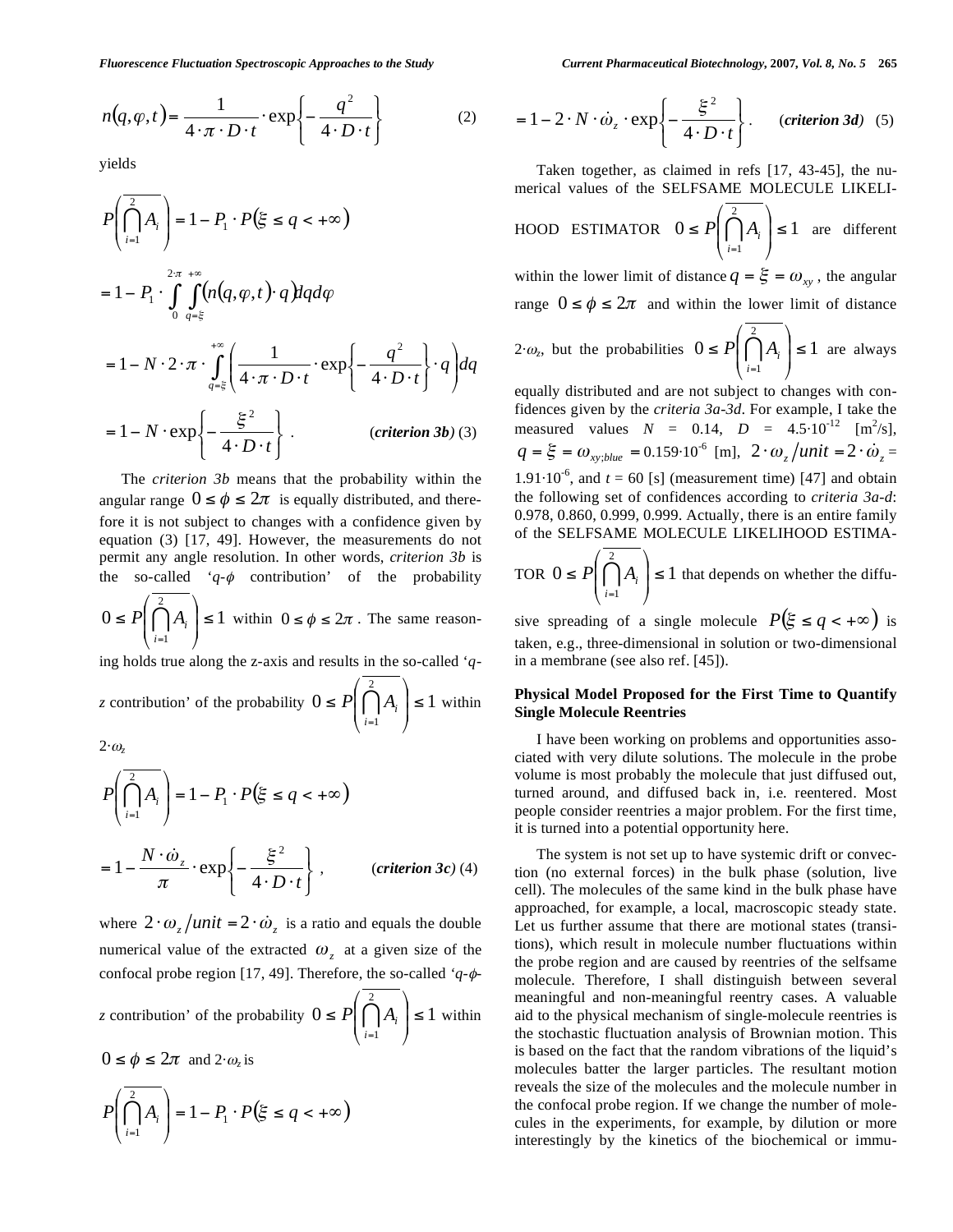nological process under study, we come to the situation where the measured value for the molecule number in the probe region becomes smaller than one. This experimental situation is the starting point of the analysis. The mathematical expressions of the physical single-molecule reentry mechanism shall be first obtained by probing its Brownian trajectories. A biochemical or chemical system fluctuates at the single-molecule level, but if we decrease the number of molecules in the bulk phase, we measure the number fluctuations from just one ("selfsame") molecule only.

I consider three different time moments *s*, *t* and  $t + \Delta t$  of the above characterized stochastic trajectory of a single molecule  $\{X(q,t) = X(t)\}\neq 0$ , for which the random variable *X*(*t*) has the values *X*(*s*) = *i* and *X*(*t* +  $\Delta$ *t*) = *n*. The selfsame molecule has four natural possibilities to move at random from the thermodynamic state  $i$  to the state  $n$  (Fig. 3):

- (i) Meaningful reentries. The selfsame molecule is inside the confocal probe region  $\Delta V$  and diffuses out from motional state  $i$  to the motional state  $n - 1$  outside the probe region. Then it diffuses in from the motional state  $n - 1$  to *n*. Hence, the random variable  $X(t)$  makes the transition from  $X(s) = i$  to  $X(t) = n - 1$  during the time interval [s, t] and afterwards the transition from  $X(t) = n$  $-1$  to  $X(t + \Delta t) = n$  during the time interval  $[t, t + \Delta t)$ . These reentries (transitions) contribute to the fluorescence intensity fluctuations in the SPSM-FCS (singlephase single-molecule fluorescence auto- or two-color cross-correlation spectroscopy) experiments. They are the number of reentries that results in a useful burst size.
- (ii) Meaningful reentries. The selfsame molecule is just outside the confocal probe region  $\Delta V$  and diffuses in from motional state *i* to the motional state  $n + 1$  inside the probe region. Then it diffuses out from the motional state  $n + 1$  to *n*. Hence, the random variable  $X(t)$  makes the transition from  $X(s) = i$  to  $X(t) = n + 1$  during the time interval [*s*, *t*) and afterwards the transition from  $X(t) = n + 1$  to  $X(t + \Delta t) = n$  during the time interval [*t*, *t*  $+ \Delta t$ ). These reentries (transitions) contribute to the fluorescence intensity fluctuations in the SPSM-FCS (single-phase single-molecule fluorescence auto- or two-color cross-correlation spectroscopy) experiments. They are the number of reentries that results in a useful burst size.
- (iii) Non-meaningful reentries that also include no reentries. The selfsame molecule is inside the confocal probe region  $\Delta V$  and diffuses from motional state *i* to the motional state *n* inside the probe region. For example, the molecule sits at the inner border of the probe volume and crosses in and out by many reentries but none of them are meaningful because the selfsame molecule remains in the motional state *n*. Of course, there is the other possibility that the selfsame molecule is just outside the confocal probe region  $\Delta V$  and diffuses from motional state *i* to the motional state *n* outside the probe volume. Hence, the random variable *X*(*t*) makes the

transition from  $X(s) = i$  to  $X(t) = n$  during the time interval [s, t), but afterwards it remains in  $X(t) = n$  during the time interval  $[t, t + \Delta t)$ .

(iv) Meaningful reentries. The selfsame molecule is either inside or outside the confocal probe region  $\Delta V$  and diffuses from motional state *i* to the motional state  $n \pm a$ with  $|a| > 1$  either outside or inside the probe region. Then, it diffuses back from motional state  $n \pm a$  to *n*. Hence, the random variable *X*(*t*) makes the transition from  $X(s) = i$  to  $X(t) = n \pm a$  during the time interval [*s*, *t*) and afterwards the transition from  $X(t) = n \pm a$  to  $X(t)$  $+ \Delta t$ ) = *n* during the time interval [*t*, *t* +  $\Delta t$ ).

 The physical model described above is analytically solved in the section **Appendix** and holds for the one-, two- (membrane), or three- (solution, live cell) dimensional Brownian motion.

#### **RESULTS AND DISCUSSION**

#### The Reentry Probabilities  $p_n(t)$

 For clarity of presentation of the stochastic fluctuation analysis, the models considered in this original article are limited to special solutions of the physical process of singlemolecule reentries in the probe region, i.e. of the system of differential equations (A9). Let us take the motional rates of the selfsame molecule as follows

$$
k_n(t) = k = const
$$
  
and  

$$
g_n(t) = 0
$$
 (6)

Hence,

$$
\frac{d}{dt} p_n(t) = k p_{n-1}(t) - k p_n(t), n \ge 1,
$$
\n(7a)

$$
\frac{d}{dt}p_0(t) = -kp_0(t),
$$
\n(7b)

and the initial conditions

$$
p_0(0) = 1p_n(0) = 0
$$
 (7c)

With the ansatz

$$
p_n(t) = e^{-kt} u_n(t), \qquad (8a)
$$

I obtain

$$
\frac{d}{dt}u_n(t) = ku_{n-1}(t), n > 1,
$$
\n(8b)

$$
\frac{d}{dt}u_1(t) = k , u_0(t) = 1 , \qquad (8c)
$$

and the initial conditions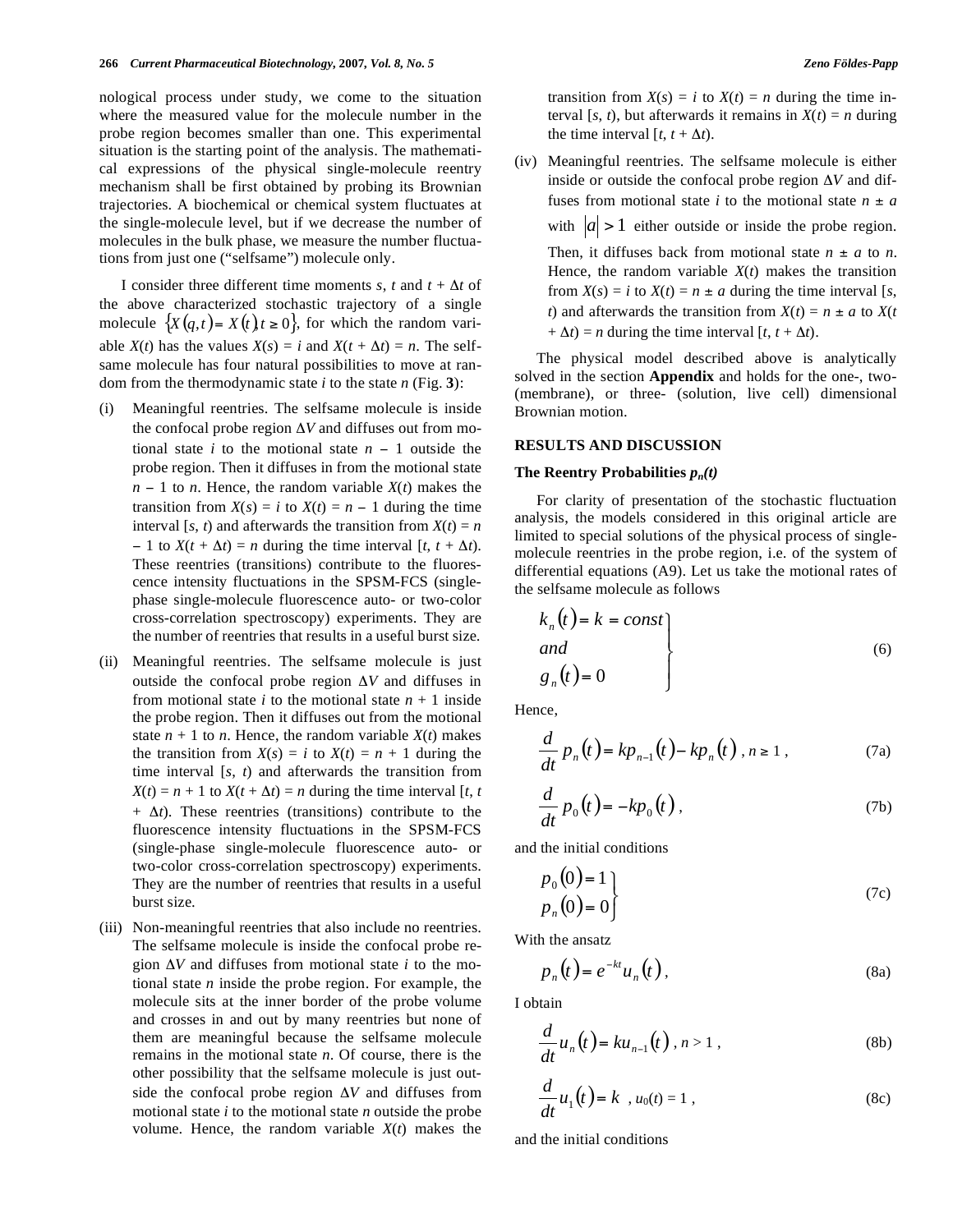





**Reentry case (iii-a)** Reentry case (iii-b)





 $\Delta \rm V_{outside}$ 



 $\Delta \rm V_{outside}$ 

**Fig. (3).** Schematic view of the reentry cases (i) to (iii) for just a single molecule.

$$
u_0(0) = 1 u_n(0) = 0
$$
 (8d)

From this the function  $u_n(t)$  is developed as follows

$$
u_1(t) = kt, u_2(t) = \frac{(kt)^2}{2!}, \dots, u_n(t) = \frac{(kt)^n}{n!}, \qquad (9)
$$

and hence

$$
p_n(t) = \frac{(kt)^n}{n!} e^{-kt} = \frac{(u_1)^n}{n!} e^{-u_1}, n = 0, 1, 2, ... \tag{10}
$$

The way to satisfy the condition (10) is for  $u_1$  to be the probability of finding the single fluorescent molecule in the confocal probe region  $\Delta V$ 

$$
u_1 = P(X \le 1; C = \Pi \cdot T) = N
$$
, with  $0 < N < 1$ ; (11)

(see ref. [44] for the derivation of the probability of finding a molecule in the light 'cavity').  $\Pi$  is the constant or average detection probability per unit time *T* of the experiment. It depends on the molecular properties of the fluorescent molecule and instrumental parameters of the measuring device. *N* is the time-averaged number of specific fluorescent molecules in the confocal probe region. *N* becomes  $N < 1$  below a specified molar concentration of the bulk phase, which is the 'critical' molar concentration, and then equals the Poisson probability of finding a single molecule in the observation volume. *C* is the average frequency number (mean value) of specific fluorescent molecules in the probe region. With the specified characteristic time parameter  $t = \tau_{diff} = const$  for a given size of the confocal probe region  $\Delta V$ , which is the measurable diffusion time of the single fluorescent molecule, I first obtain the straightforward analytical solution to the time constant *k* of the mean value and the variance  $(u_1)$  of the reentry probabilities  $p_n(t)$ 

$$
k = \frac{N}{\tau_{\text{diff}}},\tag{12}
$$

where  $k_n(t) = k$  and  $g_n(t) = 0$ . The quantities on the right hand side of the found equation (12) are directly measured by the SPSM-FCS (single-phase single-molecule fluorescence auto- or two-color cross-correlation spectroscopy) experiments. For example (Fig.  $(1)$ , middle part:  $N = 0.0085$ ),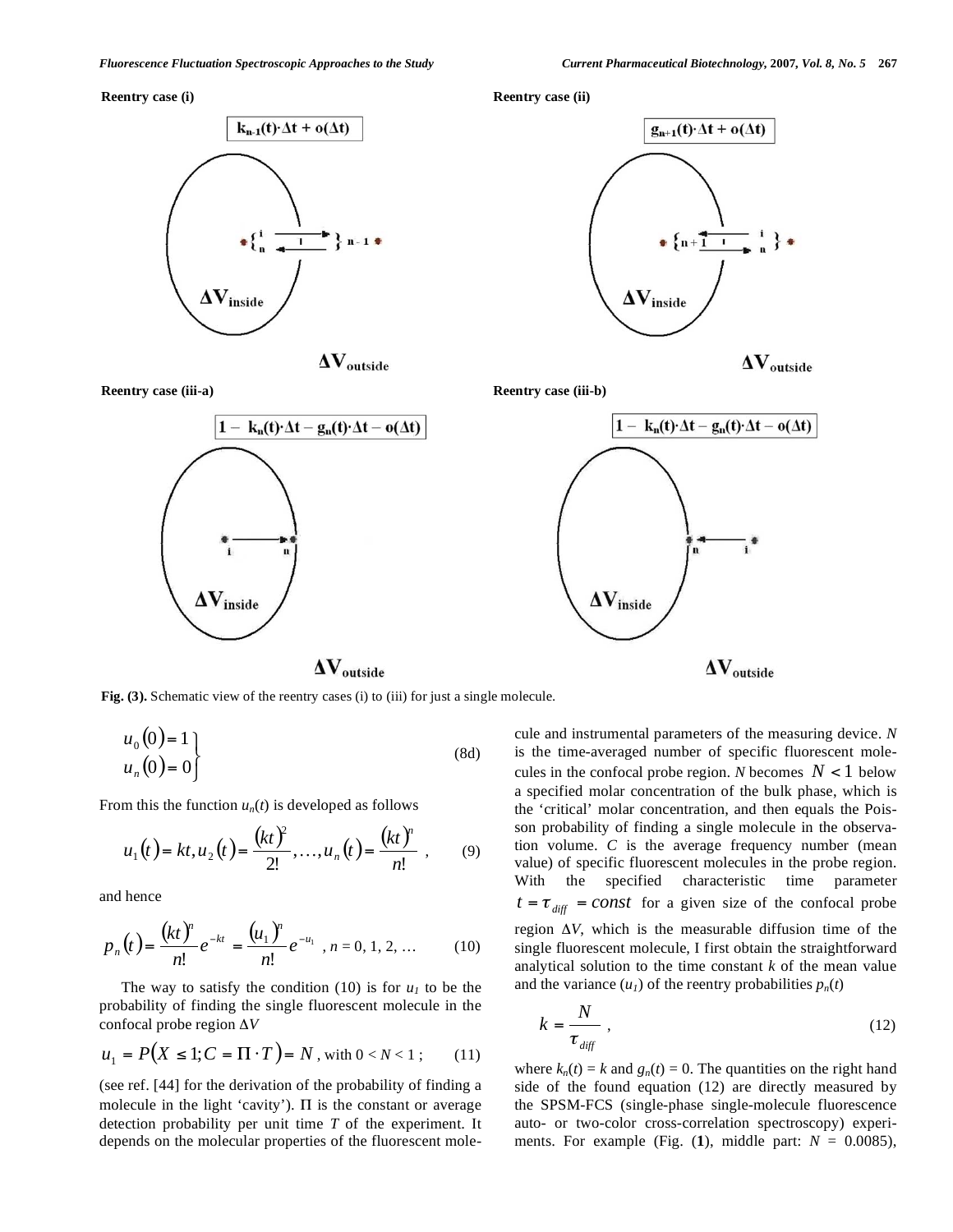$\frac{0.0085}{26 \cdot 10^{-6} \text{ [s]}} = 326.92 \text{ [s}^{-1}]$ 6  $=\frac{0.0065}{26 \cdot 10^{-6}$  [s] = 326.92 [s<sup>-</sup>  $k = \frac{0.0083}{8.00865 \times 10^{-4}} = 326.92$  [s<sup>-1</sup>]. Thus, the selfsame mole-

cule reenters the probe region 326.92 times per second [17, 46, 48].

#### **Non-Meaningful Reentries** *pn,n*

 Now, I evaluate the portion of non-meaningful reentries, which also includes no reentries. If the selfsame molecule does not diffuse out or in the confocal probe region  $\Delta V$  then there is a non-meaningful molecular situation and therefore no temporal fluctuations in the fluorescence intensity traces of that molecule. For example, the selfsame molecule sits at the border of the probe region and crosses in and out. To solve the problem, I start with the equation (A3). With the motional rates  $k_n(t) = k$  and  $g_n(t) = 0$  (equation (6)) for the selfsame molecule, I get the portion of molecular transitions by which the selfsame molecule remains in its motional state *n*

$$
p_{n,n}(t, t + \Delta t) = 1 - k\Delta t - o(\Delta t).
$$
 (13)

With the equations (A8), the molecular transitions  $i = l = n$ can be written as

$$
p_n = p_n(0)p_{n,n}(t)
$$
 (14a)

with the initial conditions

$$
p_n(0) = \begin{cases} 1 & (14b) \\ 0 & \end{cases}
$$

and thus,

$$
p_n(0) = 1 \cdot p_{n,n}(t), \text{ or } \qquad (14c)
$$

$$
p_n(0) = 0 \cdot p_{n,n}(t) = 0 \tag{14d}
$$

Hence, the reentry probability for non-meaningful reentries including no reentries is

$$
p_n = p_{n,n} = p_{n,n}(t, t + \Delta t) = 1 - k\Delta t - o(\Delta t). \tag{15}
$$

For 
$$
\lim_{\Delta t \to 0} \frac{o(\Delta t)}{\Delta t} = 0
$$
 and  $\lim_{\Delta t \to 0} \left[ \frac{o(\Delta t)}{\Delta t} \cdot \Delta t \right] = 0$ , it follows

$$
p_{n,n} = 1 - kt \tag{16}
$$

With the specified characteristic time parameter  $t = \tau_{diff}$  = *const* for a given size of the confocal probe region  $\Delta V$ ,  $p_{n,n}$  is written as

$$
p_{n,n} = 1 - k\tau_{\text{diff}} = 1 - N \tag{17}
$$

For example,  $p_{n,n} = 1 - 0.0085 = 0.9915$ . The fraction of non-meaningful reentries is 99.15%.

# **Meaningful Reentries**  $p \frac{1}{n}$  **and Meaningful Time**  $T_m$

 The equation (17) implies that the fraction of meaningful reentries is thus

$$
p_{\overline{n,n}} = 1 - p_{n,n} = k \tau_{\text{diff}} = N \tag{18}
$$

Hence, the meaningful time  $T_m$  in the confocal probe volume  $\Delta V$  is

$$
T_m = \frac{1}{k} = \frac{\tau_{\text{diff}}}{N} = \frac{\tau_{\text{diff}}}{P(X \le 1; C = \Pi \cdot T)}.
$$
 (19)

Since

$$
P(X \le 1; C = \Pi \cdot T) = N = P_1 = \frac{C^1 \cdot e^{-C}}{1!}
$$
 (20)

(see refs.[43] and [44-46, 50]), I obtain for the meaningful time

$$
T_m = \frac{\tau_{diff}}{C \cdot e^{-C}} \tag{21}
$$

With the definition of the molar concentration  $c_m$  of other molecules of the same kind in the bulk phase (e.g. in the bulk solution), *C* is given by

$$
C \equiv c_m N_A \Delta V \; , \eqno{(22)}
$$

where  $N_A$  is the Avogadro's number of  $6.023 \cdot 10^{23}$  [mol<sup>-1</sup>]. Substituting equation (22) into the equation (21) yields the concentration dependence of the meaningful time  $T_m$  that one can study the selfsame single molecule in the confocal probe region  $\Delta V$  of a given size

$$
T_m = \frac{\tau_{\text{diff}}}{c_m N_A \Delta V \cdot \exp\{-c_m N_A \Delta V\}}.
$$
 (23a)

 As can be inferred from Table **1**, the less the molar concentration of molecules of the same kind in the bulk phase, e.g. the bulk solution, the larger the meaningful time in the probe volume is for the selfsame molecule. I first derived the relation

$$
T_m \propto \frac{1}{c_m} \ . \tag{23b}
$$

One needs a lower molar concentration to study bimolecular reactions of small molecules. On the other hand, if the diffusion time is large, i.e. a bigger molecule is studied, the meaningful time in the probe volume increases proportional to the size of the molecule as the relation

$$
T_m \propto \tau_{\text{diff}} \tag{23c}
$$

follows directly from the equation (23a) at a given size of the confocal probe region. This relationship equation (23c) is very useful for applications with biomolecules such as DNA or proteins. The theoretical model (23a) also yields the relation

$$
T_m \propto \frac{1}{\Delta V} \ . \tag{23d}
$$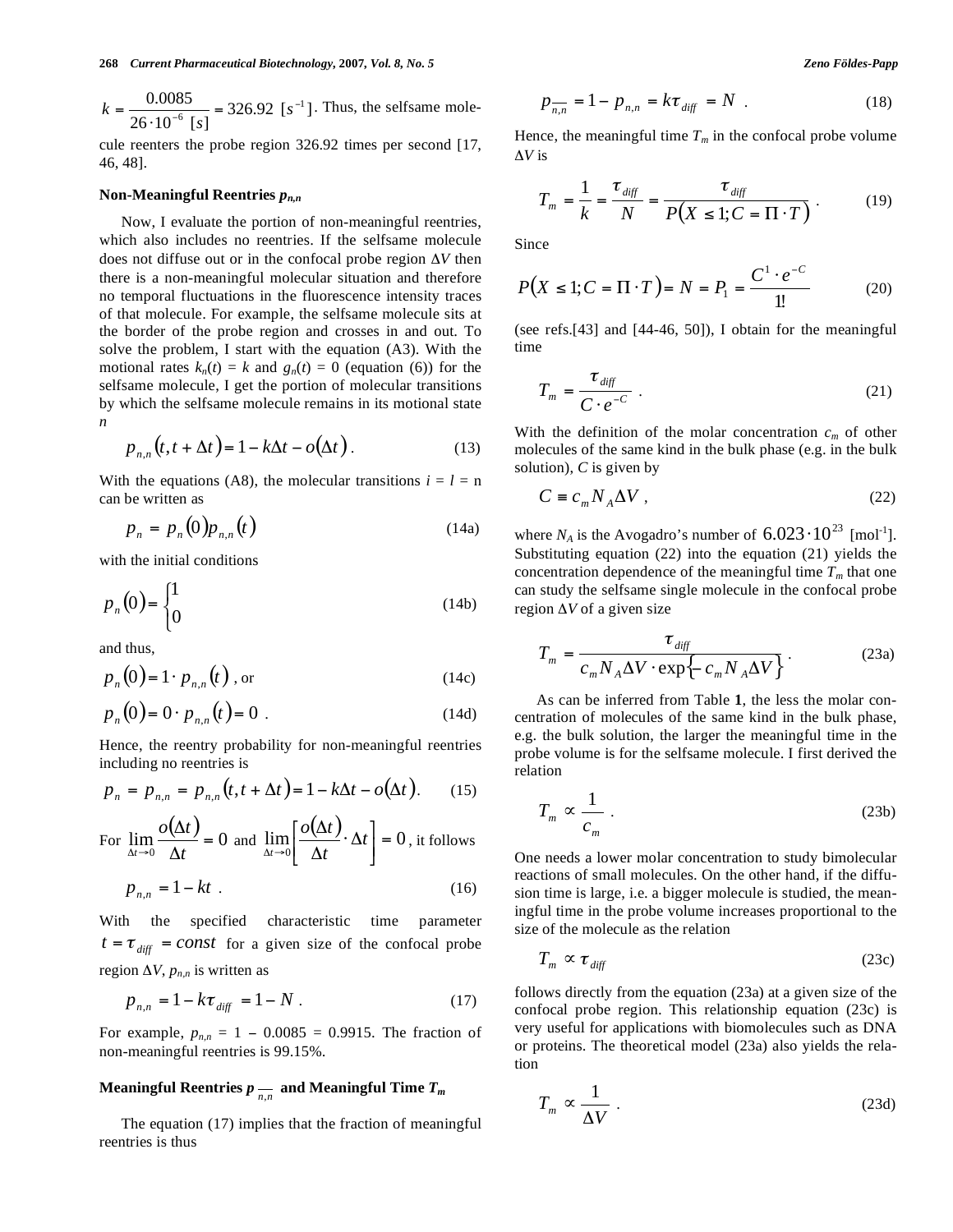#### *Fluorescence Fluctuation Spectroscopic Approaches to the Study Current Pharmaceutical Biotechnology,* **2007***, Vol. 8, No. 5* **269**

The meaningful time is related inversely to the size of the confocal probe volume. The smaller the probe region, the longer the selfsame molecule can be observed.

 Equation (23a) specifies the time parameter *t* in the *criteria 3a-d*.

 Goodwin and co-workers first measured single-stranded mRNA and DNA at about three femtomolar bulk concentration  $(3.10^{-15}M)$  by means of two-color fluorescence crosscorrelation spectroscopy (FCCS) [53]. Földes-Papp and coworkers first measured double-stranded, genomic DNA at about thirty femtomolar (30**·**10-15M) bulk allele concentration by means of FCCS [54].

### **Chance that the Reentering Molecule is not the Original Molecule**

#### As Function of the Meaningful Time T<sub>m</sub> and the Molar *Concentration cm*

 According to the derived equations (1), (3)-(5) and (21), there is the random chance that the *reentering* molecule is *not* the original molecule [17, 31, 43-48, 50, 38, 39]. Now, I focus on the probability of such a molecular situation as function of the meaningful time  $T_m$  and the molar concentration *cm* of the bulk phase. For this reason, I take the twodimensional Poisson probability distribution of finding fluorescent molecules in the detection volume  $\Delta V$  of the bulk phase. I consider the time moments  $t \neq 0$  and  $t = t + \Delta t$ . The random variables  $X(t,q) = X(t)$  and  $X(t + \Delta t, q) = X(t +$  $\Delta t$ ), i.e. the trajectories of the molecules, specify the twodimensional Poisson probability distribution. I look at the Brownian movement at two different time moments and evaluate the probability function for the molecules  $\chi_t, \chi_{t+\Delta t} \geq 0$ 

$$
p_{\chi}(t) = P(X(t) = \chi_{t}, X(t + \Delta t) = \chi_{t + \Delta t})
$$

$$
t < t + \Delta t, \chi_t \le \chi_{t + \Delta t} \tag{24}
$$

Hence

$$
p_{\chi}(t) = P(X(t) - X(0) = \chi_{t}, X(t + \Delta t) - X(t) = \chi_{t + \Delta t} - \chi_{t})
$$
  
=  $P(X(t) = \chi_{t}) \cdot P(X(t + \Delta t) - X(t) = \chi_{t + \Delta t} - \chi_{t})$ . (25)

I get

$$
p_{\chi}(t) = \frac{(\Pi \cdot t)^{\chi_{t}} \cdot \exp\{-\Pi \cdot t\}}{\chi_{t}!} \cdot \frac{(\Pi \cdot \Delta t)^{\chi_{t+\Delta t} - \chi_{t}} \cdot \exp\{-\Pi \cdot \Delta t\}}{(\chi_{t+\Delta t} - \chi_{t})!} \tag{26}
$$

The two-molecule scenario  $\chi_t = 1$ ,  $\chi_{t+\Delta t} = 2$  results in

$$
p_{1,2}(t) = (\Pi \cdot t) \cdot \exp\{-\Pi \cdot t\} \cdot (\Pi \cdot \Delta t) \cdot \exp\{-\Pi \cdot \Delta t\}.
$$
\n(27)

With the specified time values  $t = T$ ,  $\Delta t = T_m = f\left( c_m^{\dagger}, \tau_{\text{diff}}, \Delta V \right)$  as the meaningful time in the probe volume  $\Delta V$  (equation (23a)) and with the equation (20), equation (27) yields

$$
p_{1,2}\left(T_m\right) = N \cdot \Pi \cdot T_m \cdot e^{-\Pi \cdot T_m} \tag{28}
$$

Because we do not know the detection probability  $\Pi$  per time unit *T* of the experiment, I rearrange the equation (28). In the time  $t = T + T_m$ , the second molecule  $\chi_{t + \Delta t} = 2$  enters the probe volume that now contains two molecules. With the Poisson probability  $P_2$  of finding two molecules in the probe volume, I get from equation (28)

$$
p_{1,2}\left(T_m\right) = 2 \cdot N \cdot P_2 \cdot \frac{1}{\Pi \cdot T_m} \tag{29}
$$

**Table 1. Concentration dependence of the meaningful time** *Tm***, which is derived for the first time (equation (23a)) for a solution or a** membrane. Exemplified for rhodamine green in solution at a diffusion time  $\tau_{diff} = 26 \cdot 10^{-6}$ [s] of a confocal probe volume  $\Delta V = 0.2 \cdot 10^{-15} [L]$ . The finite contributions of the Poisson events (see Fig. 1) result in very short meaningful times in the **nanomolar and picomolar concentration ranges of the bulk solution, whereas these contributions become negligibly small in femtomolar bulk solutions yielding meaningful times in the 60-second range and even longer. The results aim not to just measure highly diluted target solutions of femtomolar (10-15 M) bulk concentration or less [52]; the high dilution is merely a prerequisite to measure just a single molecule and its kinetics as well as dynamic interactions within an acceptable time frame underlying the new 'meaningful time concept'.** 

| Molar concentration of the bulk phase $c_m$<br>$\lceil \text{mol}/\text{L} \rceil$ | Experimental $N < 1$<br>value that can be measured | Corresponding<br>$C$ value | Meaningful time $T_m$ in the confocal probe volume<br>[s] |
|------------------------------------------------------------------------------------|----------------------------------------------------|----------------------------|-----------------------------------------------------------|
| $10^{-9}$ (nM)                                                                     | 0.107                                              | 0.121                      | $2.4347 \cdot 10^{-4} \approx 0.2$ [ms]                   |
| $10^{-10}$                                                                         | $1.19 \cdot 10^{-2}$                               | $1.21 \cdot 10^{-2}$       | $2.1846 \cdot 10^{-3} \approx 2$ [ms]                     |
| $10^{-12}$ (pM)                                                                    | $1.21 \cdot 10^{-4}$                               | $1.21 \cdot 10^{-4}$       | $2.1587 \cdot 10^{-1} \approx 215$ [ms]                   |
| $21.6 \cdot 10^{-15}$<br>(fM)                                                      | $2.6 \cdot 10^{-6}$                                | $2.6 \cdot 10^{-6}$        | $9.99 \approx 10$ [s]                                     |
| $3.6 \cdot 10^{-15}$<br>(fM)                                                       | $4.3 \cdot 10^{-7}$                                | $4.3 \cdot 10^{-7}$        | $0.5991 \cdot 10^2 \approx  1 \text{ [min]}$              |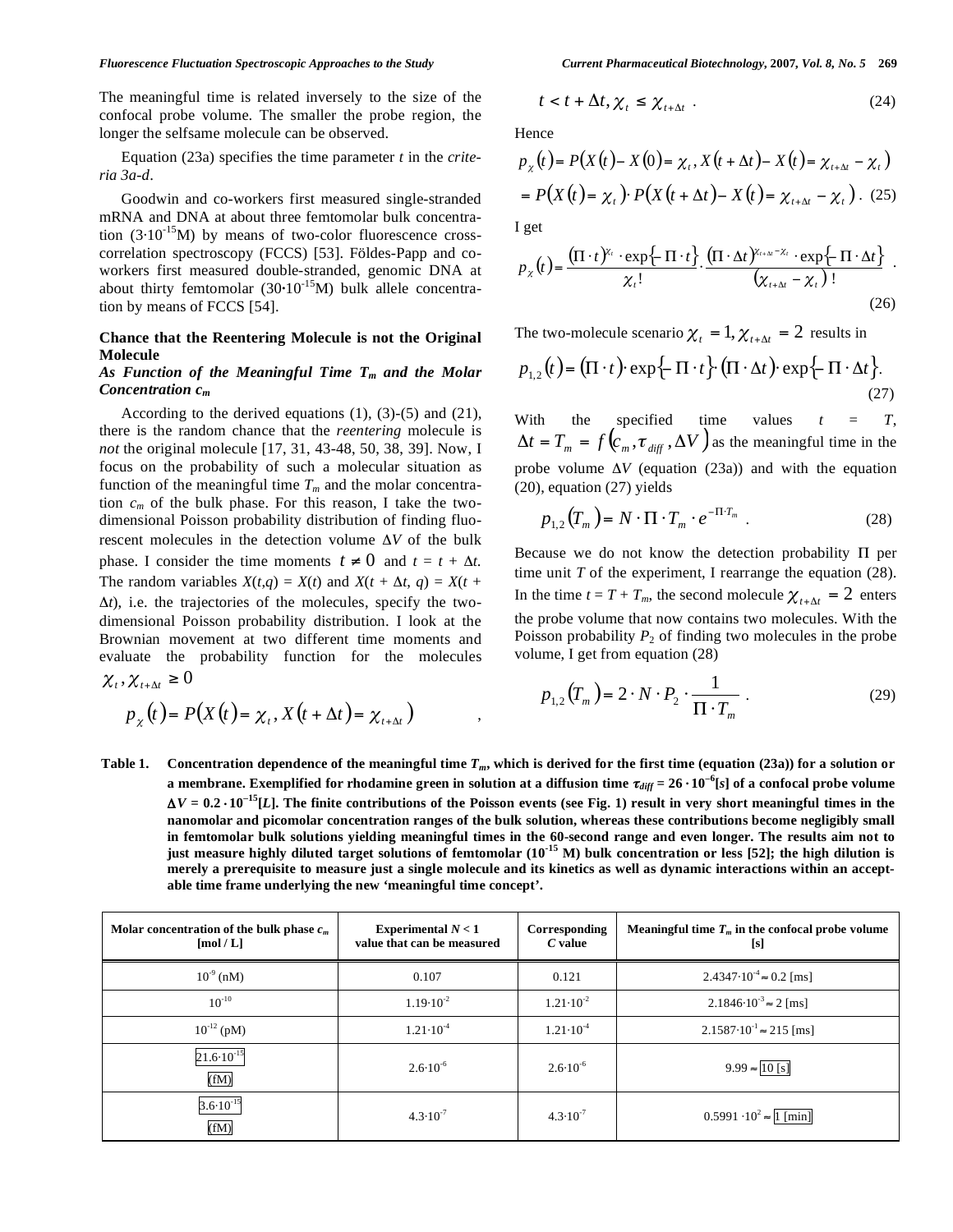Because the system is not set up to have systemic drift or convection (no external forces), the average molecule number does not change during the time interval  $t = T + T_m$ . Thus, I arrive at the following expressions

$$
p_{1,2} = 2 \cdot N \cdot P_2 \cdot \frac{1}{C} , \qquad (30a)
$$

and

$$
p_{1,2} = N \cdot C \cdot e^{-C} \tag{30b}
$$

Under the experimental conditions  $C \ll e^{-C}$ , *C* becomes  $C \cong N$  (ref. [43]) and I finally get

$$
p_{1,2} \cong N^2 \cdot e^{-N} \tag{30c}
$$

 The equation (24) also holds true for multiple time values  $\Delta t = \lambda \cdot T_m$  with the parameter  $\lambda$ . By using equation (28), I obtain the analytical expressions for the time and concentration dependences of  $p_{1,2}$  at a given size of the confocal probe volume

$$
p_{1,2}(T_m, \lambda) = N \cdot \lambda \cdot (\Pi \cdot T_m) \cdot e^{-\lambda \cdot (\Pi \cdot T_m)}, \lambda = 1, 2, 3, \dots,
$$
\n(31a)

$$
p_{1,2}(T_m, \lambda) = \lambda \cdot N \cdot C \cdot e^{-\lambda \cdot C}, \qquad (31b)
$$

and

$$
p_{1,2}(T_m, \lambda) \cong \lambda \cdot N^2 \cdot e^{-\lambda \cdot N} \tag{31c}
$$

 Since the novel ideas presented in this subsection are important, let us summarize them.  $p_{1,2} (T_m, \lambda)$  is the probability that the reentering molecule is a different molecule than the original molecule, where  $\Delta t$  is taken as the meaningful time. A visualization of the probability  $p_1, (T_m, \lambda)$ , which depends on the meaningful time  $T_m = f\left(c_m, \tau_{\text{diff}}, \Delta V\right)$ , is shown in Fig. (4). Fig. 4 gives a graphical meaning to the idea of  $p_1$ ,  $(T_m, \lambda)$ . To study just one molecule in the probe region, i.e. the selfsame molecule, we want  $p_{1,2}(T_m, \lambda)$  to be very close to zero. As I let  $\Delta t = \lambda \cdot T_m$  on the curve become larger,  $p_{1,2} (T_m, \lambda)$  approaches zero, but in between, I find a local maximum at  $\Delta t = 9 \cdot T_m = 2.19$  [ms]. Here is where the idea of  $p_{1,2}(T_m, \lambda)$  becomes important. This should not be paradoxical, since I find the maximum value of  $p_{1,2} (T_m, \lambda)$  in

some 'small' time region at  $\lambda = \frac{-\pi}{N}$  $\lambda = \frac{1}{N}$ .

#### *As Function of the Time from Last Entry*

 Next, I want to know the probability that the reentering molecule is a different molecule than the original molecule,

where the increment  $\Delta t$  is the time from last entry. To start with my molecular analysis I look at an example. For  $n = 0$ in the equation (10), I get



**Fig. (4).** Probability that the reentering molecule is not the original molecule as a function of the meaningful time  $T_m$  and multiple of it  $\lambda \cdot T_m$  .

$$
p_0(t) = e^{-N} \tag{32}
$$

This is the probability of no reentering event, e.g. there is just no molecule close to the border of the probe region diffusing out and in. It is important not to confuse  $t$  with  $\Delta t$ . The equation (32) shows that  $t$  and  $\Delta t$  have now different meanings. I sum up all the reentering events being a positive integer, which happen with the original molecule from last entry

$$
p_{>0}(\Delta t) = \sum_{i=1}^{+\infty} p_i(\Delta t) = \sum_{i=1}^{+\infty} \left[ e^{-k \cdot \Delta t} \cdot u_i(\Delta t) \right]
$$

$$
= \sum_{i=1}^{+\infty} \left[ e^{-k \cdot \Delta t} \cdot \frac{\left(k \cdot \Delta t\right)^i}{i!} \right] = e^{-k \cdot \Delta t} \cdot \left( e^{k \cdot \Delta t} - 1 \right)
$$

$$
= 1 - e^{-k \cdot \Delta t} . \tag{33}
$$

The subscript  $>0$  below  $p = f(\Delta t)$  is to remind us that more than no event occurs in the waiting time  $\Delta t$ . The equation (33) is developed as

$$
p_{>0}(\Delta t) = 1 - \left[1 - \frac{k \cdot \Delta t}{1} + \frac{(k \cdot \Delta t)^2}{2!} - \dots\right] = k \cdot \Delta t + o(\Delta t)
$$
\n(34)

For 
$$
\lim_{\Delta t \to 0} \frac{o(\Delta t)}{\Delta t} = 0
$$
 and  $\lim_{\Delta t \to 0} \left[ \frac{o(\Delta t)}{\Delta t} \cdot \Delta t \right] = 0$ , it follows

$$
P(\Delta t \le t) = p_{>0}(\Delta t) = k \cdot \Delta t \tag{35a}
$$

 In this form, we see that equation (33) is the probability distribution of the stochastic variable 'waiting time for the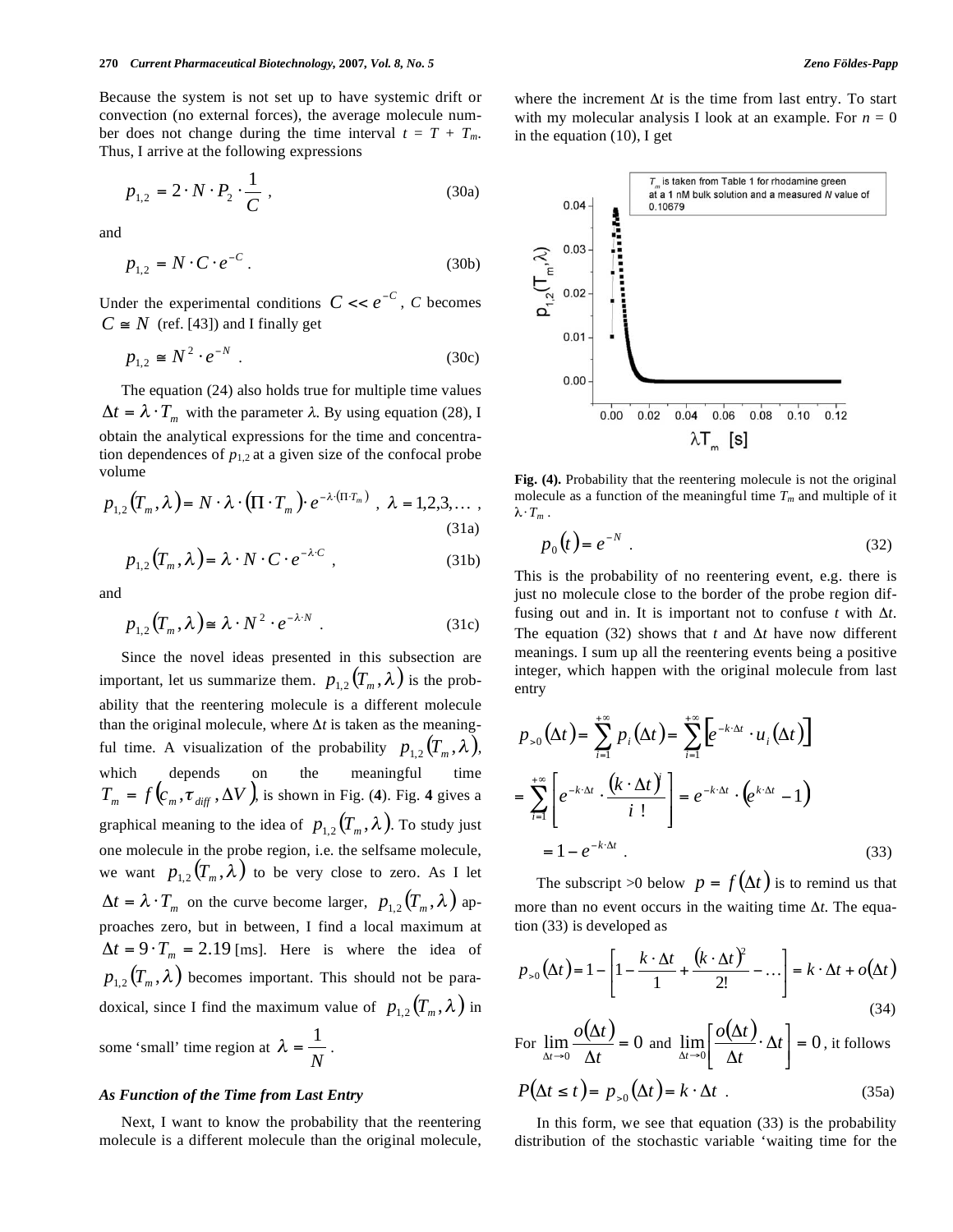next entry' or, generally speaking, 'time from last entry' of the original molecule. *P* designates the relative frequency of the stochastic variable time from last entry. Hence

$$
k \cdot \Delta t = \frac{N}{\tau_{\text{diff}}} \cdot \Delta t \tag{35b}
$$

and

$$
\Delta t = \frac{\tau_{\text{diff}}}{N} = \frac{1}{k} = T_m \tag{35c}
$$

 Thus, the 'waiting time for the next entry' or the 'time from last entry' of the original molecule depends upon the meaningful time  $T_m$ . In addition, the equation (35c) suggests that the time from last entry is regarded as the meaningful time  $T_m = f\left( c_m, \tau_{\text{diff}}, \Delta V \right)$ . This turns out to be

$$
\Delta t = \frac{\tau_{\text{diff}}}{c_m N_A \Delta V \cdot \exp\{-c_m N_A \Delta V\}}.
$$
 (35d)

 The relationship (35d), which is now first introduced, is characterized by the differential

$$
\lim_{dt = \Delta t \to 0} \frac{dp_{>0}}{\Delta p_{>0}} = 1
$$
\n(36)

for  $p_{>0} = f(\Delta t)$ , as studied with the equations (35). Although  $\Delta p_{>0}$  and  $dp_{>0}$  are different,  $dp_{>0}$  is very close to  $\Delta p_{>0}$  for sufficiently small  $\Delta t$ . I, therefore, use  $\Delta p_{>0}$  and  $dp_{>0}$  interchangeably when it is understood that the limit will be taken or that the result (equation (35d)) approximates the differential equations (A9). Furthermore, even if I do not take the limit  $\Delta t \rightarrow 0$ ,  $dp_{>0}$  is almost the same as  $\Delta p_{>0}$ . Thus,

$$
\frac{dP(\Delta t \le t)}{dt} = \frac{d}{dt} p_{>0} (\Delta t) = k = \frac{N}{\tau_{\text{diff}}} \ . \tag{37}
$$

The equation (37) is interpreted as the density *diff*  $k = \frac{N}{\tau_{xx}}$  of

the stochastic variable time from last entry of the selfsame (original) molecule. The probability that  $\Delta t$  is between two time moments  $t_1 < t_2$  is determined by the motional rate *k* found for the first time.

#### **CONCLUSIONS**

 Molecular analysis in terms of single molecules is becoming a necessity in new tools for experimental and molecular medicine, medical genomics and proteomics, biochemistry, molecular biology and immunology [1]. The achieved detection sensitivity in analytical chemistry allows real-time measurements of a single molecule in solution or membrane or within a live cell [1-7]. Modern diagnostic assays are generally capable of detecting specific molecules below ten.

 Fluorescence Correlation Spectroscopy (FCS) and twocolor Fluorescence Cross-Correlation Spectroscopy (FCCS) provide a measure of fluctuations of detected light as a fluorescence molecule diffuses through a femtoliter detection volume caused by a tightly focused laser and confocal optics. Fluorescence from a single molecule can be distinguished easily from the small background associated with a femtoliter of solvent. At a solution concentration of about 1 nM, the probability that there is an analyte molecule in the probe volume is less than one. Although fluorescence from individual molecules is collected, the data are analyzed by an autocorrelation or two-color crosscorrelation function that is the average of thousands of molecules. Properties of single molecules are not obtained.

 A valuable aid to the physical mechanism of singlemolecule reentries is the stochastic fluctuation analysis of Brownian motion. For the first time, I derived/found exact analytical relationships for the physical process of entry and reentry of just one molecule in the confocal probe region. The system is not set up to have systemic drift or convection (no external forces) in the bulk phase (solution, live cell, membrane). This is important for studying single-molecule interactions in single phases, e.g., solution and membrane, without external forces. The single-molecule events in the confocal probe volume (detection volume) are Poisson distributed as a function of the average frequency number of molecules, *C*, the presence of a single fluorescent molecule in the minute detection volume, the molar concentration,  $c_m$ , of the bulk phase, and a specified molar bulk concentration,  $c_m^*$ , as the upper limit for a meaningful probabilistic assignment ('critical' concentration). For a confocal probe volume  $\Delta V = 0.2 \cdot 10^{-15} [L]$ ,  $c_m^*$  is roughly one nanomolar. Because of the introduction of this distribution, one has a discrete, infinitely stretched population of molecules, whose statistic samples must obey exactly this condition. There are one-molecule events, two-molecule events, three-molecule events, and so forth with certain Poisson probabilities. All these Poisson events contribute to the molecule number fluctuations of just one molecule in the probe regions. These finite contributions result in very short meaningful times in the nanomolar and picomolar concentration ranges of the bulk phase as exemplified for a solution (see Table **1**), whereas these contributions become negligibly small in femto- and attomolar bulk concentrations yielding meaningful times in the 60-second range and even longer (Table **1**). The experiments performed so far [17, 31, 43-48, 50, 54, 53] and the theory are consistent within the assumptions made.

#### **ACKNOWLEDGEMENTS**

 Some of the ideas in this original research article grew out of discussions with Richard A. Keller, Los Alamos National Security, USA. I also thank Gerd Baumann, Head of the Mathematics Department, German University in Cairo, for discussions.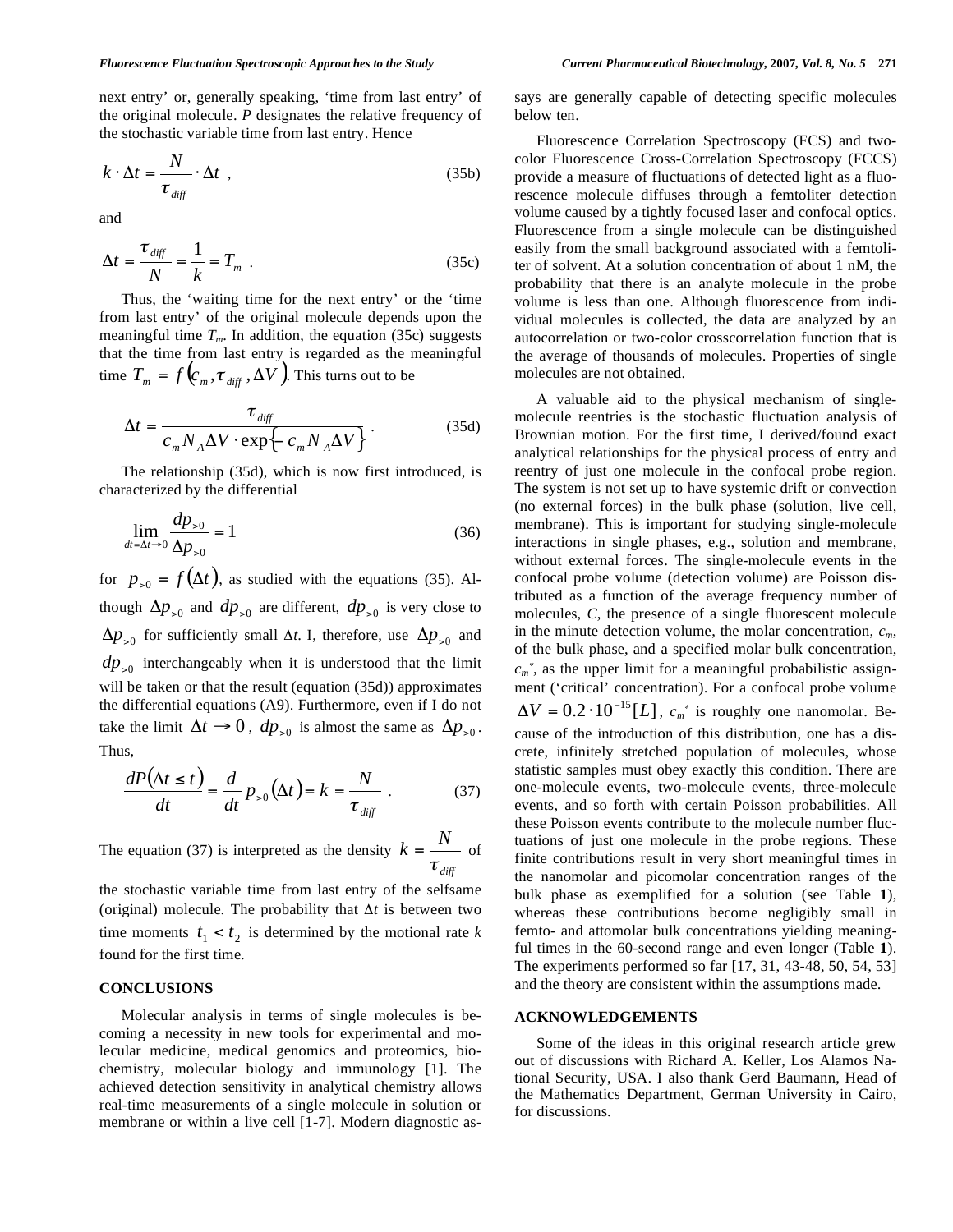#### **APPENDIX**

 The transition probabilities for all reentry cases (i) to (iv) given in the section Theory and Methods are determined by the motional rates *k* and *g* of the single molecule:

(i) 
$$
p_{i,n-1}(s,t)
$$
,  $p_{n-1,n}(t,t+\Delta t) = k_{n-1}(t)\Delta t + o(\Delta t)$ ;  
(A1)

(ii) 
$$
p_{i,n+1}(s,t)
$$
,  $p_{n+1,n}(t,t+\Delta t) = g_{n+1}(t)\Delta t + o(\Delta t)$ ;  
(A2)

(iii) 
$$
p_{i,n}(s,t)
$$
,  $p_{n,n}(t,t+\Delta t) = 1 - k_n(t)\Delta t - g_n(t)\Delta t - o(\Delta t)$  (A3)

 $o(\Delta t)$  is given by

(iv) 
$$
p_{i,n\pm a}(s,t)
$$
,  $p_{n\pm a,n}(t,t+\Delta t) = o(\Delta t)$ . (A4)

The reentries do not depend on each other. With the equations (A1), (A2), (A3) and (A4), I obtain for the four possible reentry cases

$$
p_{i,n}(s,t+\Delta t) = k_{n-1}(t)p_{i,n-1}(s,t)\Delta t + g_{n+1}(t)p_{i,n+1}(s,t)\Delta t + [1 - k_n(t)\Delta t - g_n(t)\Delta t]p_{i,n}(s,t) + o(\Delta t).
$$
\n(A5)

From the equation (A5) it follows immediately

$$
\frac{p_{i,n}(s,t+\Delta t)-p_{i,n}(s,t)}{\Delta t}=k_{n-1}(t)p_{i,n-1}(s,t)+g_{n+1}(t)p_{i,n+1}(s,t)-[k_{n}(t)+g_{n}(t)]p_{i,n}(s,t)+\frac{o(\Delta t)}{\Delta t}
$$
(A6)

Under the conditions  $\Delta t \rightarrow 0$  and  $\lim_{t \to 0} \frac{o(\Delta t)}{t} = 0$  $\frac{o(\Delta t)}{\Delta t} =$  $\overline{\Delta t} \rightarrow 0$   $\Delta t$  $o(\Delta t)$  $\lim_{t\to 0} \frac{\partial^2 (t-t)}{\partial t} = 0$ , the equation (A6) is written as

$$
\frac{\partial p_{i,n}(s,t)}{\partial t} = k_{n-1}(t)p_{i,n-1}(s,t) + g_{n+1}(t)p_{i,n+1}(s,t) - [k_n(t) + g_n(t)]p_{i,n}(s,t), \text{ for } n \ge 1 ;
$$
\n(A7a)

I take  $n = 0$  and get

$$
\frac{\partial p_{i,0}(s,t)}{\partial t} = g_1(t)p_{i,1}(s,t) - k_0(t)p_{i,0}(s,t),
$$
\n(A7b)

since the term  $k_1(t)$  vanishes and  $g_0(t) = 0$ , otherwise the value -1 appears. Because the total probabilities

$$
p_l(t) = P(X(t) = l) \tag{A8a}
$$

are defined by

$$
p_i = \sum_i p_i(0) p_{i,l}(t) \tag{A8b}
$$

for  $0 \le p_{i,l}(t)$ , I obtain the system of differential equations for  $p_n(t)$  with  $n \ge 0$ 

$$
\frac{d}{dt} p_n(t) = k_{n-1}(t) p_{n-1}(t) + g_{n+1}(t) p_{n+1}(t) - [k_n(t) + g_n(t)] p_n(t), n \ge 1,
$$
\n(A9a)

$$
\frac{d}{dt}p_0(t) = g_1(t)p_1(t) - k_0(t)p_0(t) , n = 0.
$$
\n(A9b)

The initial conditions are

$$
p_n(0) = \begin{cases} 1 & \text{(A9c)} \\ 0 & \text{(A9c)} \end{cases}
$$